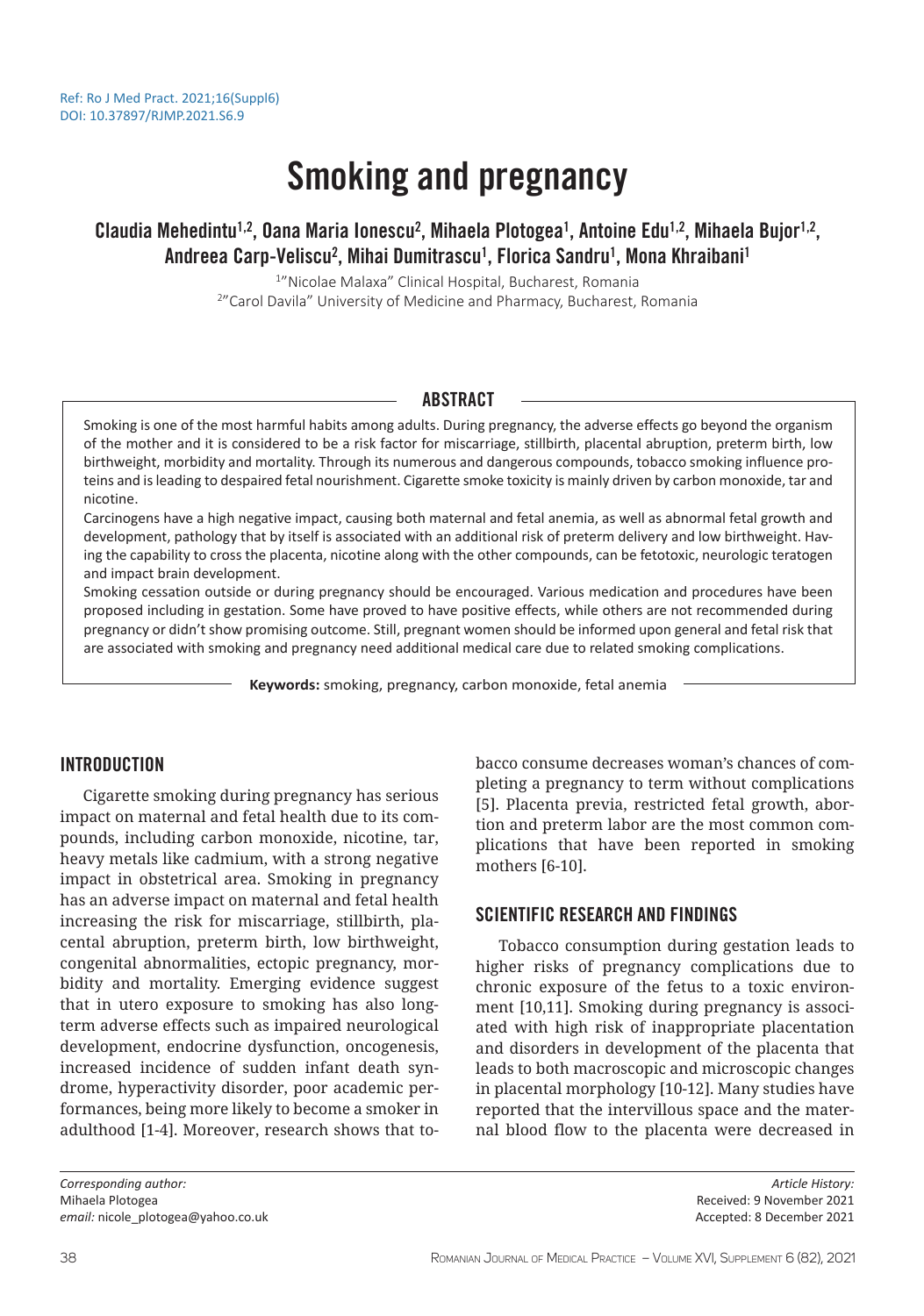pregnant mothers that smoke. It is considered that impaired differentiation of the cytotrophoblast [10,12,13] and inappropriate development of the syncytiotrophoblast in terms of smoking is the explanation of the placental malfunction [10,14]. Trophoblastic cells play a role in filtering the maternal blood, mechanism that guarantees a proper fetal nutrition. The chronic exposure of these cells to the toxins present in tobacco will make them inefficient to accomplish this important function in the long term [10,11]. Carbon monoxide causes hypoxemia that leads to compensatory placental hypertrophy; placentas have the tendency to extend to the cervical canal [15]. Placental invasion of the endometrium is mediated by the trophoblast during the placentation process [10,16,17]. Therefore, all these reported characteristics could lead to disorders of placental function, abnormal implantation and subsequently the trigger of pregnancy complications for smoking mothers [7,10,12,18].

Iron is an essential element in ensuring a proper fetal development and a healthy pregnancy outcome. The average demand for Fe during pregnancy is variable: from 6 mg per day in the first trimester, to 22 mg per day in the third trimester. Due to this increasing requirement of Fe, many pregnant women suffer from iron-deficient anemia, pathology that by itself is associated with an additional risk of preterm delivery and low birthweight [19-23]. The most important protein responsible for iron homeostasis is transferrin (Tf) [24]. Tf is a very heterogenous plasmatic glycoprotein transporting Fe; it has several isoforms depending on the number of terminal residues of sialic acid contained, with different biochemical properties. The impact of number of sialic acids residues on the function of this protein, including affinity of Tf receptors and Fe transport, is not fully understood. Tobacco smoking produces many abnormalities by including changes in glycan branching, as well as sialylation and galactosylation [25]. A shift toward higher sialylated Tf isoforms during pregnancy could be observed in smoker mothers, comparing to a non-smoking one, where the parameters of iron deposits are normal and the changes in Tf sialylation are balanced. A higher rate of distribution of 5- and 6-sialoTf and a lower rate of distribution of 4-sialoTf are observed in the case of low Fe deposits and may be responsible for an increased fetal demand for Fe. In women who smoke, the correlations between iron deposits and sialylation of transferrin are disrupted [26-29]. Severe anemia with maternal hemoglobin <6g/dL has been associated with inadequate fetal oxygenation that may lead to abnormal fetal heart rhythm, decreased amniotic fluid volume, fetal cerebral vasodilatation and even death [30]. Iron deficiency, in utero or in the first months of life, can also cause

brain structural anomalies, as iron is an essential element for neurogenesis, neuronal and structural differentiation [31].

#### THE PATHOPHYSIOLOGY OF HARM FROM SMOKING

Cigarette smoke contains more than 4000 compounds including carbon monoxide, nicotine, tar, heavy metals, carcinogens with a high negative impact on the fetal growth and development [1].

Nicotine is the main addictive substance for a smoker. It is an alkaloid derived from tobacco that stimulates the parasympathetic nervous. It impacts the mother's organism and by crossing the placenta, it becomes also fetotoxic by being a great vasoconstrictor. In the fetal brain, nicotine has a neurologic teratogen effect by biding nicotinic acetylcholine neuroreceptors; it leads to a disruption in neurotransmitter function which causes an altered brain development [32-34].

Carbon monoxide, one of the gases produced by tobacco combustion, colorless and odorless, is inhaled during smoking. After absorption, it rapidly binds to hemoglobin, resulting carboxyhemoglobin. The iron atoms from hemoglobin composition, preferentially bind a carbon monoxide molecule at the expense of one oxygen molecule. Non-smoking pregnant women have an about 1% carboxyhemoglobin in their blood and pregnant smokers can reach even levels of 15% concentration of the same substance. The outcome of increased carboxyhemoglobin concentrations in pregnant women's blood is a left shift of the oxygen-hemoglobin dissociation curve, reflecting the higher affinity of hemoglobin for carbon monoxide. This left shift impairs oxygen delivery to the myometrium and fetoplacental unit, being associated with fetal growth restriction and preterm birth [1].

Tar is a toxic substance obtained from tobacco combustion that has the property to form a residue on the skin and the mucous membranes of smokers. It damages the respiratory tract through both physical and biochemical mechanisms. It contains many carcinogenic compounds, such as polycyclic aromatic hydrocarbons, aromatic amines and nitrosamines. The outcome is a global proinflammatory status with increased oxidative stress level [35].

Cadmium is one of the heavy metals contained in cigarette smoke that manifests its toxicity by accumulating in the placenta; it has been associated with intrauterine growth restriction [1].

The toxic and teratogenic effect of these compounds has been researched and studied more in animals and less in human beings. The effect of many other substances contained in cigarette smoke remains unclear [1].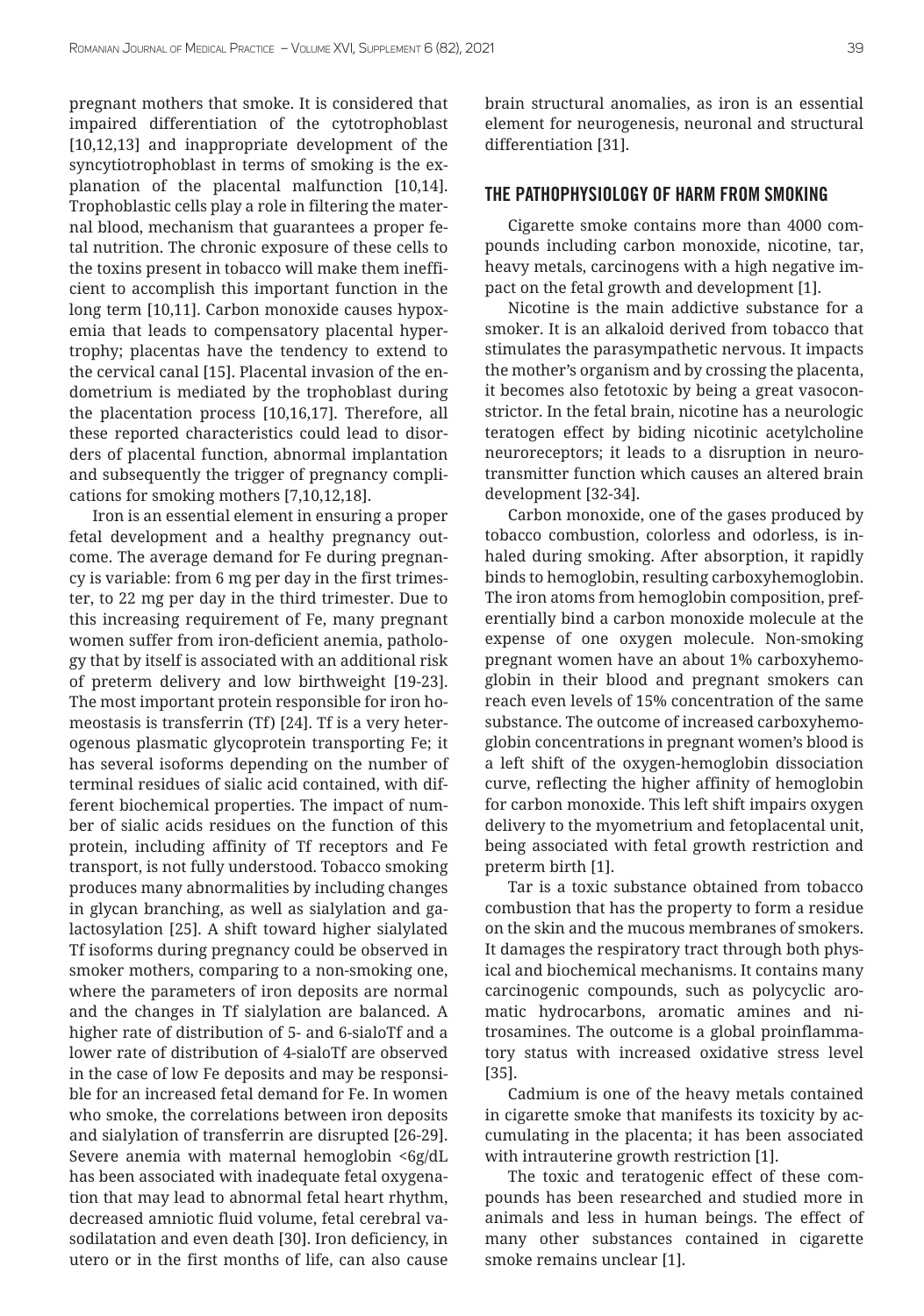#### SMOKING CESSATION

Addiction and dependence to cigarettes is a physiologic and psychologic process, so cessation techniques have to include psychosocial interventions and pharmacologic therapy. Quitting smoking during pregnancy comes with lots of benefits. There are pharmacological methods, nicotine replacement treatment and non-pharmacological ones [36].

Pharmacological methods are Bupropion and Varenicline. Bupropion is an antidepressant for whom there is limited data on use during pregnancy, but there is no known risk of fetal abnormalities or adverse effects on pregnancy [37]. Varenicline is a partial agonist for nicotinic receptors in the brain. Small studies evaluating its safety usage in pregnancy did not show teratogenicity [38,39].

The U.S. Preventive Services Task Force has concluded that there are insufficient evidences to assess the balance of benefits and risks of nicotine replacement products or other pharmaceuticals for smoking cessation during pregnancy [40]. Many of the studies performed in the United States have been stopped by data and safety monitoring committees, either because of adverse effects on pregnancy or lack of demonstration of effectiveness [39- 42]. The use of nicotine replacement therapy should only be considered after a detailed discussion with the patient and requires close monitoring [42].

Non-pharmacological methods are represented by written and audio-video materials, but a

Cochrane study revealed that the benefits of this method versus no involvement are small [43]. Individual telephone counseling represented by regular telephone calls lasting less than 5 minutes had a greater impact on pregnant light smokers (< 10 cigarettes per day) who have already tried individually to quit smoking during pregnancy [44-46].

Alternative therapies: hypnotherapy, acupuncture, acupressure, laser therapy, electrostimulation have been studied, but no evidence was found to be effective in smoking cessation therapy [45]. Acupuncture has not been proved completely ineffective, there are still studies ongoing on the subject [46].

#### CONCLUSIONS

Smoking in pregnancy is one of the biggest preventable risk factors for maternal and neonatal morbidity in pregnancy. The most harmful substances from cigarette smoking are carbon monoxide, tar, heavy metals and nicotine which may affect the pregnancy and contributes to many disorders in the offspring of smokers. Smoking cessation is a key part and a care bundle for decreasing pregnancy complications. Pregnant women should be advised of the risks associated with tobacco use and clinicians should provide smoking cessation advice and support. Individualized smoking cessation combined techniques are most likely to succeed.

> *Conflict of interest:* none declared *Financial support:* none declared

#### **REFERENCES**

- 1. McDonnell BP, Regan C. Smoking in pregnancy: pathophysiology of harm and current evidence for monitoring and cessation. *The Obstetrician & Gynaecologist.* 2019;21:169-75.
- 2. Fergusson DM, Horwood LJ, Lynskey MT. Maternal smoking before and after pregnancy: effects on behavioral outcomes in middle childhood. *Pediatrics.* 1993 Dec;92(6):815-22.
- 3. Batstra L, Hadders-Algra M, Neeleman J. Effect of antenatal exposure to maternal smoking on behavioural problems and academic achievement in childhood: prospective evidence from a Dutch birth cohort. *Early Hum Dev.* 2003 Dec;75(1-2):21-33.
- 4. Leonardi-Bee J, Jere ML, Britton J. Exposure to parental and sibling smoking and the risk of smoking uptake in childhood and adolescence: a systematic review and meta-analysis. *Thorax.* 2011 Oct;66(10):847-55.
- 5. Delpisheh A, Attia E, Drammond S, Brabin BJ. Adolescent smoking in pregnancy and birth outcomes. *European Journal of Public Health.* 2006;16(2):168-172.
- 6. Gruslin A, Qiu Q, Tsang BK. Influence of maternal smoking on trophoblast apoptosis throughout development: possible involvement of Xiap regulation. *Biol Reprod.* 2001 Oct;65(4):1164-9.
- 7. Kawashima A, Koide K, Ventura W, Hori K, Takenaka S, Maruyama D, Matsuoka R, Ichizuka K, Sekizawa A. Effects of maternal smoking on the placental expression of genes related to angiogenesis and apoptosis during the first trimester. *PLoS One.* 2014 Aug 28;9(8):e106140.
- 8. Rocha J, Matheus M, Sala M. Effect of cigarette smoke on human placenta morphometry. *International Journal of Gynecology & Obstetrics.* 1998;62(3):237-242.
- 9. Gutvirtz G, Wainstock T, Landau D, Sheiner E. Maternal smoking during pregnancy and long-term neurological morbidity of the offspring. *Addict Behav.* 2019 Jan;88:86-91.
- 10. Heidari Z, Mahmoudzadeh-Sagheb H, Sheibak N. Placenta structural changes in heavy smoking mothers: a stereological aspect. *Curr Med Res Opin.* 2018 Nov;34(11):1893-1897.
- 11. Jauniaux E, Burton GJ. Morphological and biological effects of maternal exposure to tobacco smoke on the feto-placental unit. *Early Hum Dev.*  2007 Nov;83(11):699-706.
- 12. Zdravkovic T, Genbacev O, McMaster MT, Fisher SJ. The adverse effects of maternal smoking on the human placenta: a review. *Placenta.* 2005 Apr;26 Suppl A:S81-6.
- 13. Genbacev O, Bass KE, Joslin RJ, Fisher SJ. Maternal smoking inhibits early human cytotrophoblast differentiation. *Reprod Toxicol.* 1995 May-Jun;9(3):245-55.
- 14. Gruslin A, Qiu Q, Tsang BK. Influence of maternal smoking on trophoblast apoptosis throughout development: possible involvement of Xiap regulation. *Biol Reprod.* 2001 Oct;65(4):1164-9.
- 15. Williams MA, Mittendorf R, Lieberman E, Monson RR, Schoenbaum SC, Genest DR. Cigarette smoking during pregnancy in relation to placenta previa. *Am J Obstet Gynecol.* 1991 Jul;165(1):28-32.
- 16. Heidari Z, Mahmoudzadeh-Sagheb H, Sheibak N. Immunohistochemical Expression of Myeloperoxidase in Placental Samples of Systematic Lupus Erythematosus Pregnancies. *Journal of Family and Reproductive Health*. 2016;10(2):64-70.